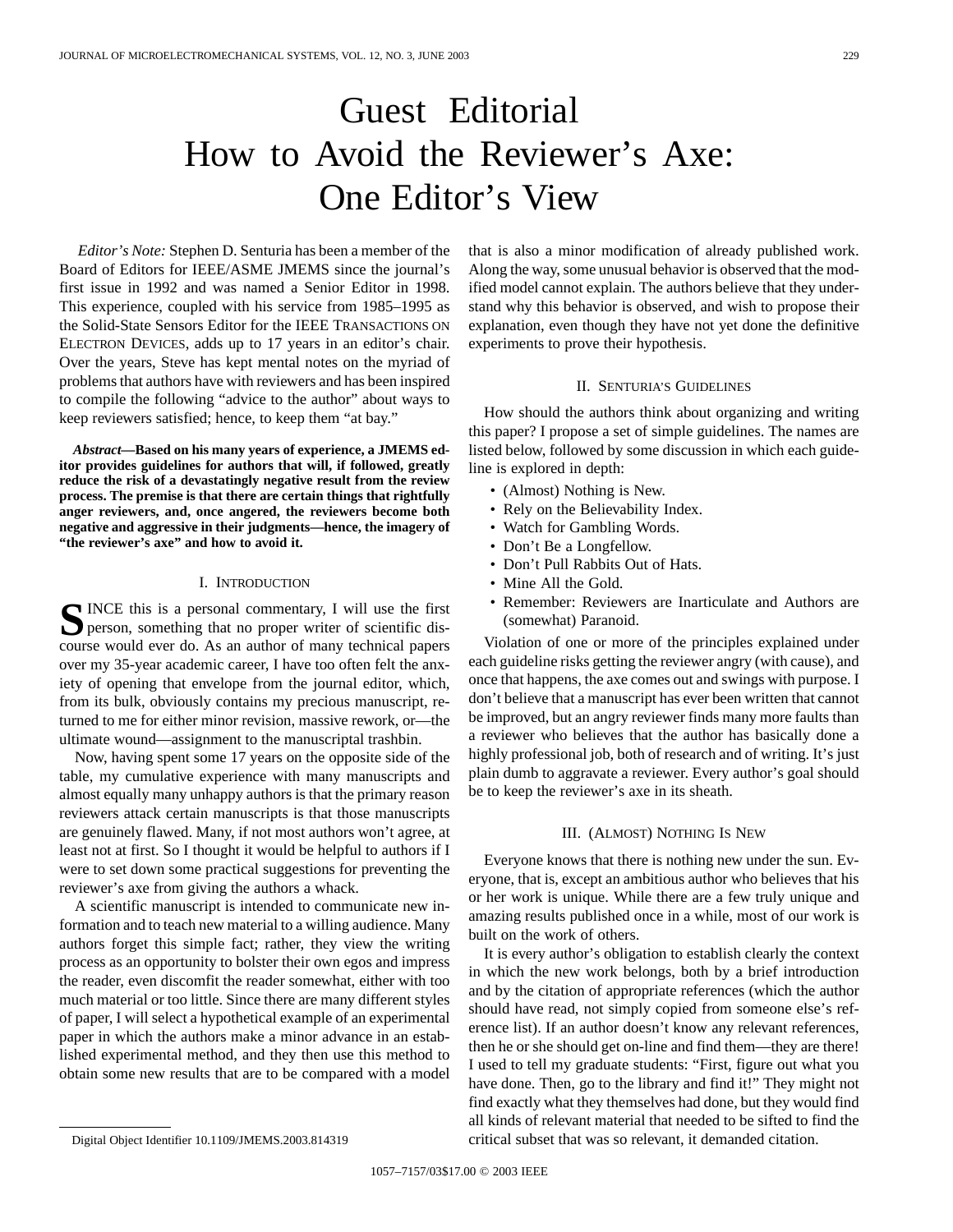Along the way, there are some additional principles to follow.

> If you have a manuscript on a closely related topic that is either buried in some conference digest, is still in review, or has already been accepted by a journal but is not yet in print, it is your obligation both to notify the editor and reviewers of the existence of this paper and provide prepublication copies to aid the review process. *This is perhaps the single most significant source of reviewer venom—the discovery of a related paper that the authors have kept hidden from the reviewers.* And the venom is real—the reviewer feels that the author is trying to trick the review process, so out comes the axe.

> *If a reference is relevant enough to your work to cite it, then it is also relevant to your results.* Many authors provide a cosmetic list of references at the beginning of a paper, but never return to compare their allegedly new results with the contents of the cited papers. This infuriates reviewers, and rightly so. Scientific advances are the result of confirmation and comparison among many independent investigators. When results are presented without any comparisons to prior work, reviewers get angry, and they get out the axe.

#### IV. RELY ON THE BELIEVABILITY INDEX

The essence of scientific advance is that results are believable because they have been repeated and checked by independent investigators. By definition then, a truly new result is not scientifically confirmed until it has been repeated by others. This leads me to the concept of a Believability Index.

In creating an outline for this hypothetical experimental paper with modest advances both in experimental method and in the model and with some surprising results that come out, the author should think about the believability of the various constituents of the outline. Clearly, the existence of a cited public record of previously published work (regardless of whether that work is or is not correct) is highly believable. So are the basic laws of physics, well-established theories and models, and widely practiced experimental procedures. All of these have a high believability.

In contrast, any new result has a lower believability. If a result hasn't been confirmed by others, it is not "established" and therefore is intrinsically less believable than a peer-confirmed result. At the lowest level of believability is an author's speculation as to the reason for any new result. (Said another way, "Talk is cheap.") But if a new experimental result is sufficiently documented in a manuscript, reviewers may accept it, even if they don't agree with the speculative explanation for the new behavior.

All of this leads to the principle of the Believability Index, which automatically assigns an order to the contents of the paper:

> *Write the paper in order of decreasing believability.*

The beauty of this approach should be self-evident. If a paper is written in order of decreasing believability, each reader will be led to agree with what is stated at the beginning, because it has high believability, but later might balk at accepting either a new experimental result (if improperly explained) or a speculative explanation. A properly ordered paper will have NO critical high-believability content after the introduction of the first moderate- or low-believability material. And the reader who, at some point along the way, fails to agree with the author, has the benefit of knowing all of the high-believability material at the point of disagreement and thus can focus the disagreement on the right issues.

Sample-preparation methods, which are assumed to be completely factual reports of what an author did, should have a high believability and thus belong early in a paper. A common mistake of authors is to surprise readers relatively late in a paper, well beyond the first low-believability point, with a report of some new sample preparations and the like. That kind of writing makes for choppy papers that are hard to read, and hard-to-read papers irritate reviewers.

If you are reporting a new experimental procedure, in order to keep its believability high, you should trace by example how you go from raw data to reduced data to extracted measured result, and mention such things as calibration (if not based on a commercial instrument specification), the number of samples, and the relation between the error bars on the graph and your data (is it full range? probable error of the mean? what?). Confirmation that the new method gives an expected answer in a well-known case is an obvious believability-builder. This helps to improve the believability of your new experimental results, which was presumably the whole point of writing the paper in the first place.

If you are reporting a new model, you need to anchor the model in high-believability starting points, then make clear when you are jumping off the believability cliff by making an assumption that is not provably correct.

As to whether models or experimental methods go first is largely a matter of taste. If there are new components to both, then be careful of going too far down one road or the other in terms of believability before introducing the other.

The loveliest outcome of this approach is that you, as author, are led to place all speculation after the point at which all more moderate-believability things such as new experimental results are already in hand. This sometimes poses difficulties for authors. The tendency is to dribble out results, then comment (see Section VI, "Longfellow"), then dribble out some more results, and so on. Get the higher believability material on record before speculating. Your reviewer will love you.

## V. WATCH FOR GAMBLING WORDS

You are probably wondering why I would be interested in gambling words in this context. For this insight, I am indebted to Prof. Arthur C. Smith of MIT who, when coauthoring a paper with me back in the early 1970s, cautioned me against using what he called "gambling words" like "obviously," "probably," "certainly," and "undoubtedly." Art's comment was that if you have to persuade using probabilistic words, it means you can't prove your point and you are speculating. Hence:

> If you find yourself inclined to use gambling words, it means you don't know what you are talking about, and, therefore, such material has, intrinsically, low believability. Replace the gambling words with words that make it clear that you are speculating, and place such comments in the appropriate place in the paper, along with other low-believability speculations.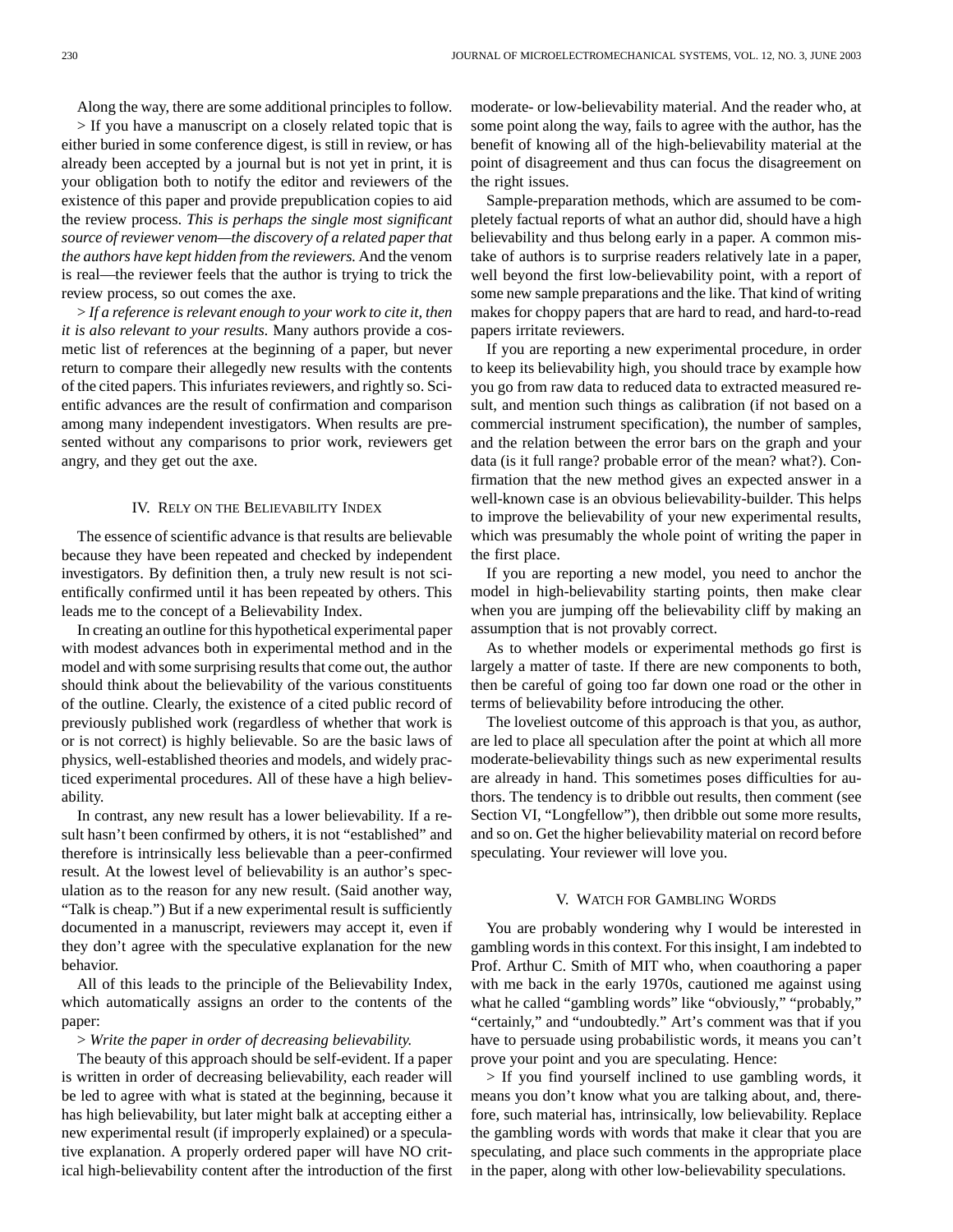#### VI. DON'T BE A LONGFELLOW

In *Tales of a Wayside Inn*, the poet Longfellow presents a set of stories told by various guests at the inn, sitting around the fire. While Longfellow was a wonderful story-teller, he should NOT be adopted as the role model for scientific writing. It is an alluring temptation to state a fact and then tell a story explaining this fact, then give another fact and tell another story, on and on until one runs out of new facts. (For some reason, chemists, in particular, seem to love this model.) What's wrong with it is that it violates the rule of decreasing believability. *Stories are nice, but might, like Longfellow's, be fiction. Scientific writing, one hopes, is nonfiction*. Resist the temptation to be a modern-day Longfellow until ALL of the high-believability material has been presented and one is ready to telegraph the fact that one is speculating by using headings such as "Discussion" or "Interpretation."

## VII. DON'T PULL RABBITS OUT OF HATS

We all recall the thrill when, as children, seated on the floor of a crowded school auditorium, we would see the visiting magician pull a rabbit out of his hat. Some of that thrill seems to stick, because many scientific writers seem to want to imitate the magician. They store up a confirming experiment until after they have led their readers down a particular garden path, and then, and only then, do they reveal that they did this extra experiment that (the authors hope) proves their point. There are two problems with this: first, it clearly violates the Believability-Index rule by placing (presumably) high-believability material after some lower-believability explanations of earlier results and second, it opens the possibility that there is really a flaw in the reasoning. *Reviewers get tenacious searching for the flaws when confronted with rabbits out of hats.* The rule is simple: *Don't do it.*

### VIII. MINE ALL THE GOLD

Imagine that you have hiked up a desolate canyon in mountainous country, took a few shovelfuls of promising-looking dirt, dumped them in the gold pan and, in the nearby stream, washed it down until you found a few nuggets of gold. You are elated, and decide to rush to the nearest mining office and stake a claim. Then, inexplicably, you announce your claim to the world, but never return to mine the gold.

Everyone would think you a fool if you were to do this, but in reality, many scientific writers, in effect, fail to "mine the gold." It costs real time and effort (and often significant sums of hard-to-get money) to get good data. The data represent the shovelfuls of earth that yield a few nuggets. The analog of "staking the claim" is writing a paper—it is through this process that you announce to the world that "there is gold around." Given the cost of those data, however, it would be foolish not to try to get every single nugget out of the dirt, or, at a minimum, every nugget out of the shovelfuls of dirt you have already collected.

Many authors, regrettably, in my opinion, are too quick to give up on what they can learn from data. (This is the opposite of overspeculation on what poorly supported results mean. That is a different sin which was covered under the general "Believability" heading.) While it may not be essential to the publication of the nuggets you did find, your chances of success with reviewers goes way up when you are able to demonstrate a DEEP understanding of what your data do and do not show. For example, many authors look at the signal they are able to measure and fail to note that the noise spectrum may provide information on fundamental processes that might limit detectability. Other authors fail to search for correlations buried in their results that give hints of things that may be new or important. In short, be tenacious. *Try to mine all of the information from data, even if it pushes you in the direction of speculation and other low-believability comments.* As long as such comments are clearly labeled as speculative and are potentially interesting, reviewers will applaud both the diligence and the forthrightness.

# IX. REMEMBER: REVIEWERS ARE INARTICULATE AND AUTHORS ARE (SOMEWHAT) PARANOID

I close this article with guidelines on how to deal with the reviewers' comments, once they have been received.

*When a reviewer complains about something in a paper, the chances are very good that there is a problem with the paper.* Not every comment by every reviewer is a correct or proper criticism, but I would say that more than 90% of the criticisms that I have seen have some degree of merit.

*But, reviewers are inarticulate.* Reviewers often state their objections badly, and that makes their reviews look arbitrary, even whimsical. The authors' anger and paranoia are then provoked. Now what?

As an author, it is your obligation to respond to each and every reviewer criticism. The manner with which you do this has a great effect on the smoothness of the road to publication. If you try, as some have, to bully the reviewer (or the editor) into submission without making a constructive response, both the reviewer (and probably the editor) will do the equivalent of tossing you out on the street. I have seen cases in which brilliantly written polemics from angry authors that effectively rebut a reviewers' point failed in their goal because the authors wouldn't incorporate the essence of their rebuttal into suitable modifications of their precious manuscript. *Ego interferes with constructive action, and paranoia cripples it.*

Asserting scientific correctness of your own work is a task to be undertaken with some humility and with respect for the established knowledge that has preceded your work. Difficult as it may be, *hold your temper and your polemics when you get a review, and try instead to think "why is the reviewer really bothered at this point?"* If you, as author, can figure out why the reviewer was led to a particular comment, you will find a pathway to improving the paper and satisfying the reviewer at the same time. Often, the failing of the paper is not at the precise point raised by the reviewer but rather arises somewhere else, such as through a non-optimal order of topics or comments, or an omitted few words of explanation elsewhere else in the paper. A remarkably open mind is required to read reviewers' criticisms in this vein, but it is vastly productive and greatly shortens the time to publication.